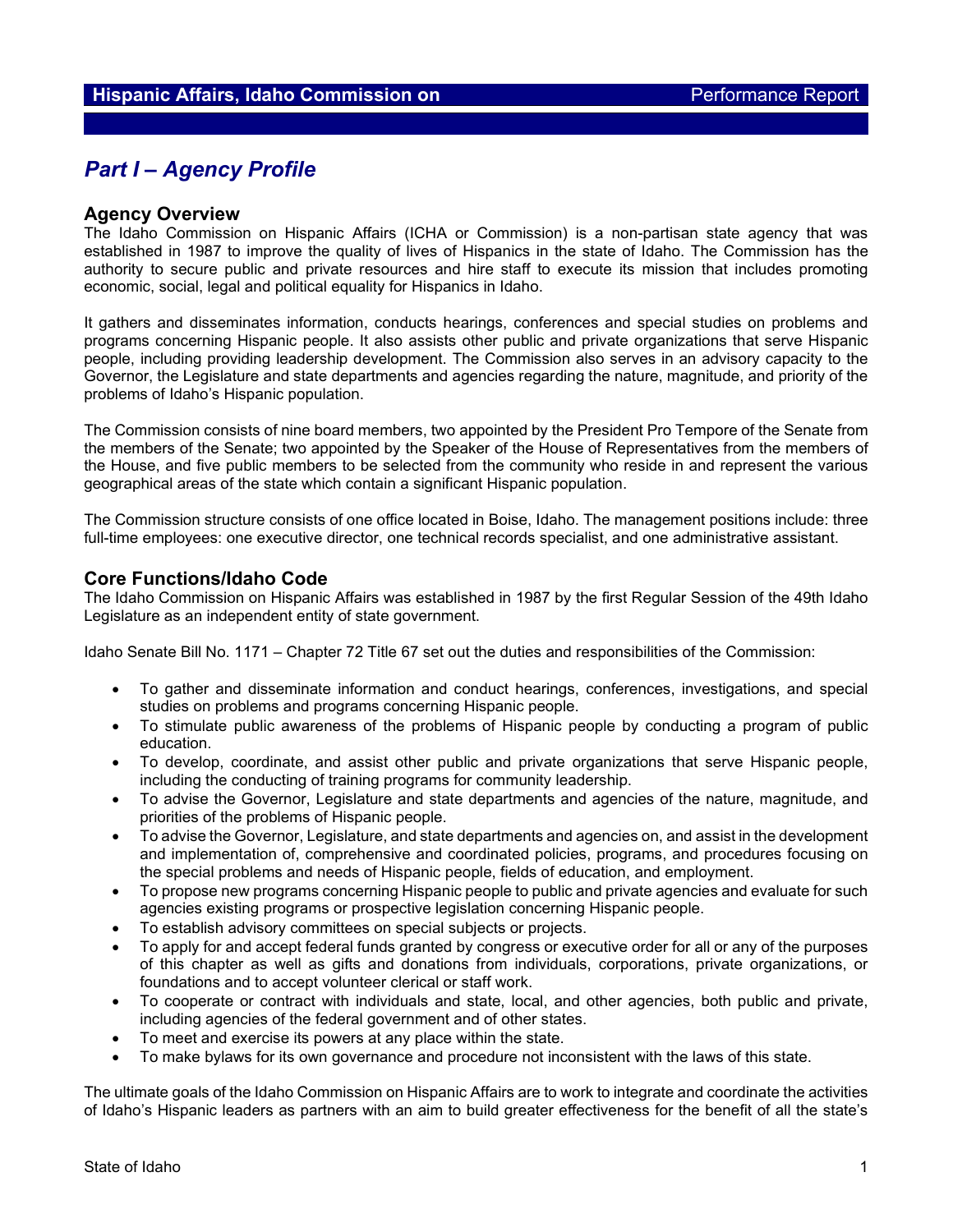citizens. The Commission's key issues address equality, education, health and human services, business and economic/workforce development, and public policy.

Partnering with Idaho's communities is essential to our work and to our mission. Having a rational strategic plan in place has allowed ICHA to better align with state statute and those priorities responsive to the needs of communities. The Idaho Commission on Hispanic Affairs plays a vital role in Idaho as an advocate for Hispanic issues.

## **Revenue and Expenditures**

| <b>Revenue</b>                  | FY 2018   | FY 2019   | FY 2020   | FY 2021   |
|---------------------------------|-----------|-----------|-----------|-----------|
| <b>General Fund</b>             | \$175,400 | \$187,000 | \$214,800 | \$231,864 |
| <b>Federal Grant</b>            | \$21,600  | \$9,900   | \$0       | \$0       |
| Miscellaneous Revenue           | \$99,900  | \$107,900 | \$102,100 | \$192,298 |
| Total                           | \$296,900 | \$304,800 | \$316,900 | \$424,162 |
| <b>Expenditures</b>             |           |           |           |           |
| <b>Personnel Costs</b>          | \$185,500 | \$188,600 | \$193,300 | \$215,656 |
| <b>Operating Expenditures</b>   | \$107,400 | \$116,200 | \$123,600 | \$153,283 |
| Capital Outlay                  | \$4,000   | \$0       | \$0       | \$0       |
| <b>Trustee/Benefit Payments</b> | \$0       | \$0       | \$0       | \$0       |
| Total                           | \$296,900 | \$304,800 | \$316,900 | \$368,939 |

The Commission's state-provided resources are designed to support a minimum staff while empowering the agency to collaborate and seek other resources, as well as seek government grants and private funds as authorized by its enabling legislation to develop and implement state and regional outreach programs.

## **Profile of Cases Managed and/or Key Services Provided**

| <b>Cases Managed and/or Key Services Provided</b>                                                                                                                                                                                           | FY 2018                                     | FY 2019                                     | FY 2020                                 | FY 2021 |
|---------------------------------------------------------------------------------------------------------------------------------------------------------------------------------------------------------------------------------------------|---------------------------------------------|---------------------------------------------|-----------------------------------------|---------|
| Requests by telephone                                                                                                                                                                                                                       | 7,000                                       | 7,250                                       | 8,000                                   |         |
| Requests by mail or electronic mail                                                                                                                                                                                                         | 8,500                                       | 8,000                                       | 9,000                                   |         |
| Monthly hits on website                                                                                                                                                                                                                     | 52,000                                      | 75,000                                      | 80,000                                  |         |
| Statewide business community visits and town<br>hall meetings per fiscal year                                                                                                                                                               | 10                                          | 14                                          | 10                                      |         |
| Community participation at town hall meetings<br>both in person and virtual                                                                                                                                                                 | 550                                         | 850                                         | 1,100                                   |         |
| Monitor groups that have data on available<br>resources by hosting meetings with partners<br>statewide, minimum one meeting per quarter                                                                                                     | 10                                          | 15                                          | 25                                      |         |
| Number of legislators and elected officials<br>attending legislative receptions or events                                                                                                                                                   | 70                                          | 85                                          | 75                                      |         |
| Improve the collection, analysis, and reporting of<br>health data for Hispanics, publish a report on<br>health data on Hispanics in Idaho                                                                                                   | 1500<br>Reports<br>distributed<br>statewide | 1000<br>Reports<br>distributed<br>statewide | 250 Reports<br>distributed<br>statewide |         |
| Monitor the availability of culturally and<br>linguistically-competent health services by hosting<br>meetings with partners in person and virtual<br>statewide, minimum one meeting per quarter                                             | 1                                           | 0                                           | 2                                       |         |
| Work as a resource with state departments to<br>develop and implement the necessary policies,<br>structures, and practices to systematically provide<br>healthcare access to Limited-English-Proficiency<br>Hispanics in person and virtual | $\overline{2}$                              | 4                                           | 50                                      |         |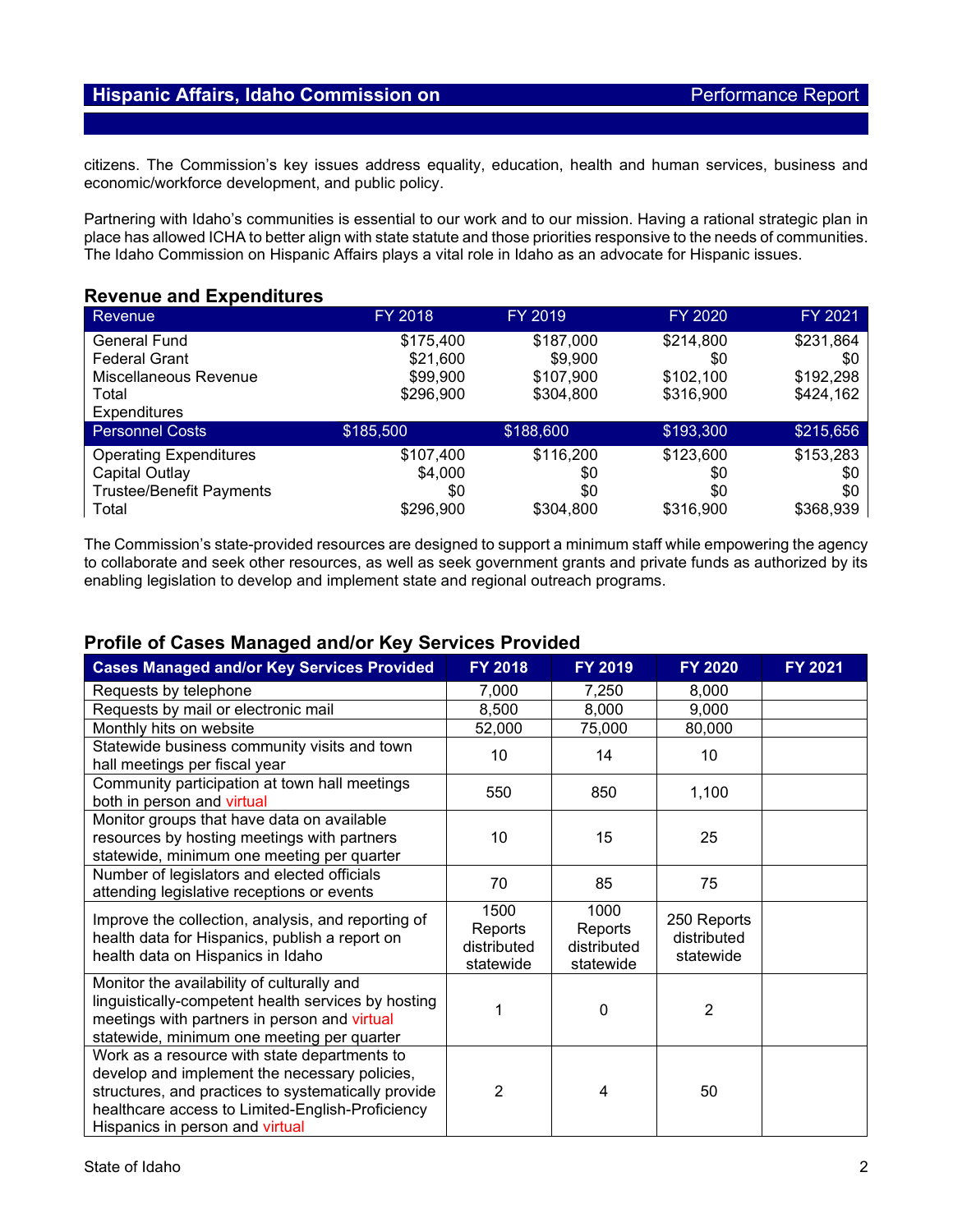| <b>Cases Managed and/or Key Services Provided</b>                                                                                                                                                                                                                                                                                                                                          | FY 2018        | FY 2019   | <b>FY 2020</b> | FY 2021 |
|--------------------------------------------------------------------------------------------------------------------------------------------------------------------------------------------------------------------------------------------------------------------------------------------------------------------------------------------------------------------------------------------|----------------|-----------|----------------|---------|
| Information on Hispanic business achievements<br>and events posted on ICHA website                                                                                                                                                                                                                                                                                                         | 200            | 200       | 250            |         |
| Increase awareness of Hispanics by 10% in the<br>area of personal finance by distributing<br>information                                                                                                                                                                                                                                                                                   | 5%             | 2%        | 1%             |         |
| Monitor groups that have data on available<br>resources by hosting meetings with partners<br>statewide, minimum one meeting per quarter in<br>person and virtual                                                                                                                                                                                                                           | 4              | 15        | 20             |         |
| Link small business owners or future business<br>owners seeking to start a business with the<br>appropriate sources to obtain the knowledge,<br>tools, and resources required to be successful                                                                                                                                                                                             | 3              | 10        | 10             |         |
| Cultural trainings at school districts: identify<br>successful programs, best practices, and lessons<br>learned in addressing Hispanic K-12 students'<br>needs in person and virtual                                                                                                                                                                                                       | 12             | 10        | 5              |         |
| Statewide presentations in person or virtual on<br>issues directly related to academics as they relate<br>to Hispanic youth K-20                                                                                                                                                                                                                                                           | 40             | 80        | 110            |         |
| Collect and evaluate the resources and data on<br>Hispanic students in Idaho in order to establish a<br>baseline, then determine needs and set goals                                                                                                                                                                                                                                       | 650            | 65        | 80             |         |
| Distribute education literature statewide                                                                                                                                                                                                                                                                                                                                                  | 12,500         | 15,000    | 10,000         |         |
| Facilitate and monitor the three-year<br>comprehensive plan and the implementation of<br>recommended strategies to address impediments<br>to educational attainment in partnership with the<br><b>State Department of Education</b>                                                                                                                                                        | $\mathbf 0$    | $\pmb{0}$ | $\pmb{0}$      |         |
| Meet annually with Department of Education<br>representatives including the Superintendent in<br>person and virtual of Public Instruction to review<br>academic measures                                                                                                                                                                                                                   | $\overline{2}$ | 12        | 10             |         |
| Inform the Governor and legislators about issues,<br>programs, and legislation impacting the Hispanic<br>population via committee presentations,<br>meetings, etc.                                                                                                                                                                                                                         | 10             | 5         | 15             |         |
| Monitor the impact of legislation on the Hispanic<br>population via community visits and town hall<br>meetings in person or virtual                                                                                                                                                                                                                                                        | 4              | 14        | 10             |         |
| Work with community leaders to ensure input on<br>issues pertaining to community development in<br>person and virtual                                                                                                                                                                                                                                                                      | 25             | 55        | 110            |         |
| Be the clearinghouse for data on Idaho Hispanics<br>and work with government and non-governmental<br>organizations to collect data; disseminate data to<br>inform policy makers and businesses; examples<br>include the 2013 Hispanic Buying Power Report<br>and the series Idaho At-A-Glance Report, which<br>provide data on a number of educational,<br>economic, and social indicators | 25,000         | 25,000    | 30,000         |         |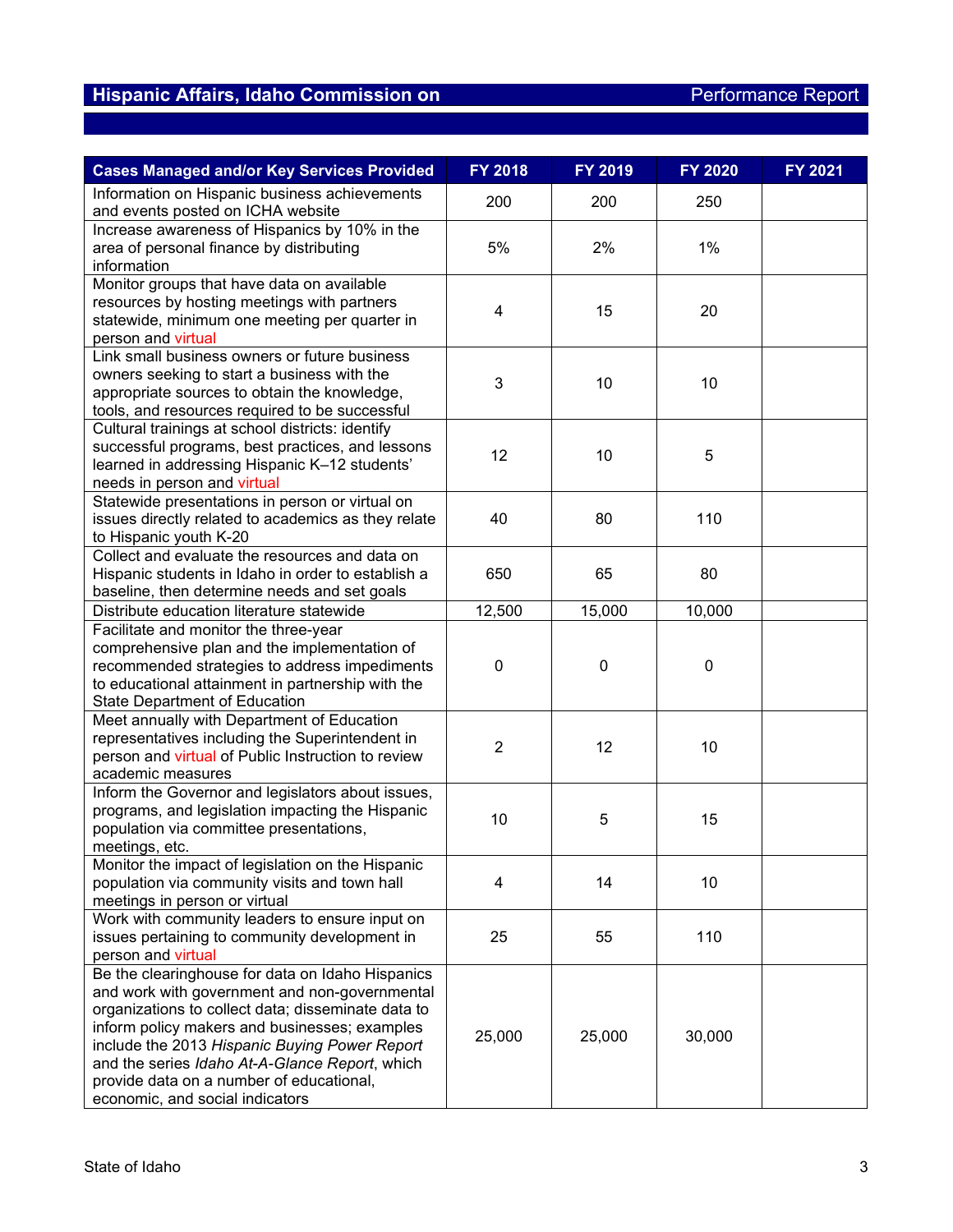| <b>Cases Managed and/or Key Services Provided</b>                                                                                                                        | <b>FY 2018</b> | <b>FY 2019</b> | <b>FY 2020</b> | <b>FY 2021</b> |
|--------------------------------------------------------------------------------------------------------------------------------------------------------------------------|----------------|----------------|----------------|----------------|
| Monitor, disseminate, and respond, when<br>necessary, to media coverage of matters of<br>importance to the Hispanic community                                            | 45             | 70             | 100            |                |
| Create outreach efforts with community leaders<br>by holding board meetings at locations throughout<br>the state and hosting town hall meetings in<br>person and virtual | 10             | 15             | 55             |                |

**\*FY 2020 Program attendance and visitation impacted by COVID-19**

# *Part II – Performance Measures*

|    | <b>Performance Measure</b>                    |        | <b>FY 2018</b>                                                                                                                                   | FY 2019                                                                                                                                               | <b>FY 2020</b>                                                                                                                                        | <b>FY 2021</b> | <b>FY 2022</b> |
|----|-----------------------------------------------|--------|--------------------------------------------------------------------------------------------------------------------------------------------------|-------------------------------------------------------------------------------------------------------------------------------------------------------|-------------------------------------------------------------------------------------------------------------------------------------------------------|----------------|----------------|
| 1. | Host quarterly<br>community<br>gatherings     | actual | Presented<br>Hispanic data<br>to civic groups,<br>city and county<br>offices, and<br>Legislative<br>committees<br>during session<br>as requested | Presented<br>Hispanic data<br>to civic groups,<br>city and county<br>offices, and<br>Legislative<br>committees<br>during session<br>as requested      | Presented<br>Hispanic data<br>to civic groups,<br>city and county<br>offices, and<br>Legislative<br>committees<br>during session<br>as requested      |                |                |
|    |                                               | target | Increase<br>mechanisms to<br>gather information<br>on key issues and<br>conducted policy<br>analysis to host the<br>most current data            | Continue to gather<br>information on key<br>issues and conduct<br>policy analysis to<br>host the most<br>current data                                 | Continue to gather<br>information on key<br>issues and conduct<br>policy analysis to<br>host the most<br>current data                                 |                |                |
| 2. | Serve as a<br>resource to key<br>stakeholders | actual | Hosted four<br>statewide<br>meetings,<br>responded to<br>over 1,200<br>requests                                                                  | Hosted ten<br>statewide<br>meetings,<br>responded to<br>over 1,800<br>requests                                                                        | Hosted<br>fourteen<br>statewide<br>meetings in<br>person or<br>virutal<br>responded to<br>over 15,500<br>requests                                     |                |                |
|    |                                               | target | Create<br>opportunities to<br>form statewide<br>partnerships to<br>help improve the<br>quality of life for all<br>Hispanic Idahoans              | Create<br>opportunities to<br>form statewide<br>partnerships to<br>help improve the<br>quality of life, and<br>inform all Hispanic<br>Idahoans        | Create<br>opportunities to<br>form statewide<br>partnerships to<br>help improve the<br>quality of life, and<br>inform all Hispanic<br>Idahoans        |                |                |
|    |                                               | target | N/A                                                                                                                                              | Post information on<br>Hispanic business<br>achievements and<br>events on ICHA<br>website<br>Monitor groups that<br>have data on<br>Hispanic business | Post information on<br>Hispanic business<br>achievements and<br>events on ICHA<br>website<br>Monitor groups that<br>have data on<br>Hispanic business |                |                |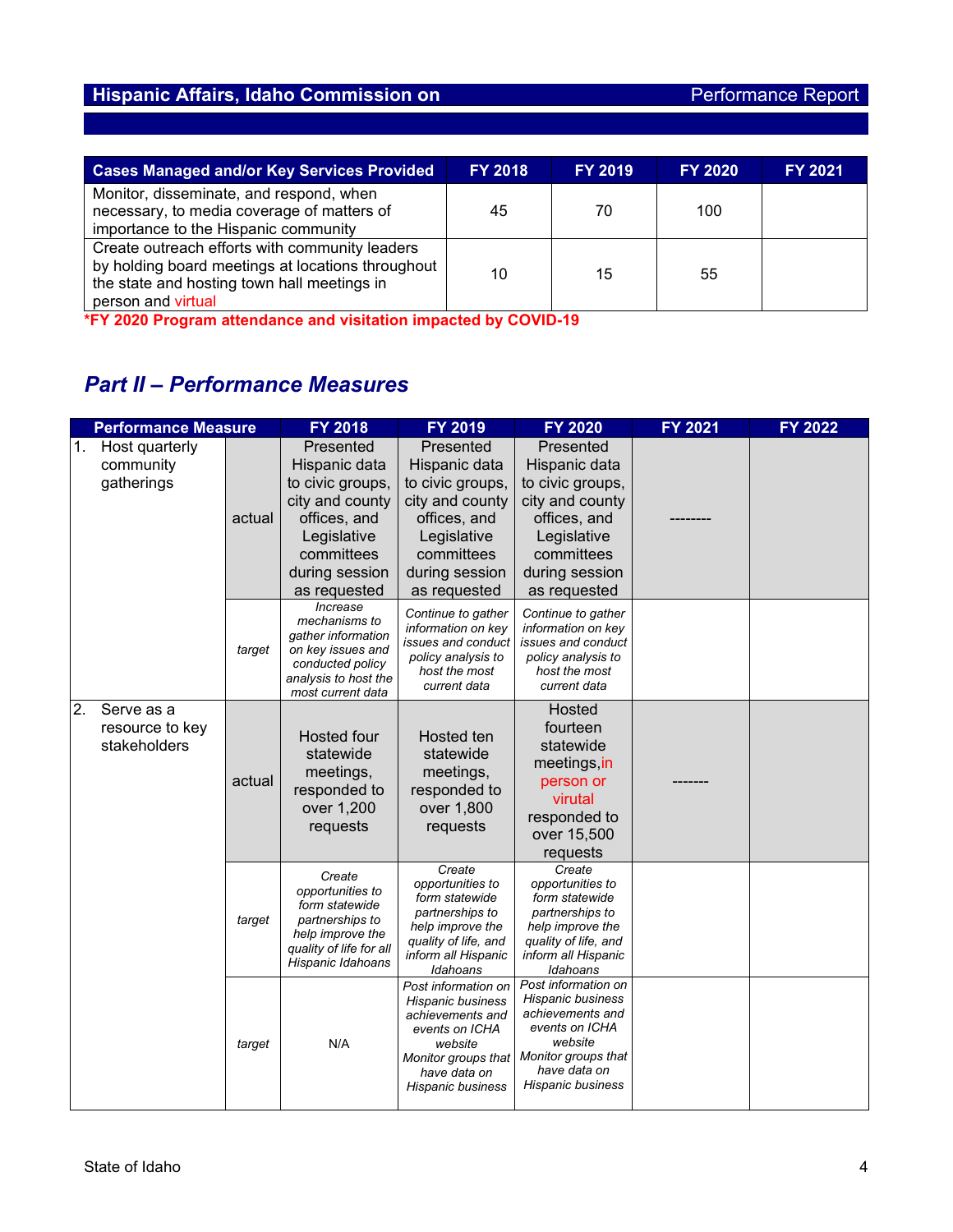|    | <b>Performance Measure</b> |        | FY 2018                                 | FY 2019                                  | <b>FY 2020</b>                           | FY 2021 | FY 2022 |
|----|----------------------------|--------|-----------------------------------------|------------------------------------------|------------------------------------------|---------|---------|
| 3. | Collaborate with           |        |                                         | Over 52,000                              | Over 80,000                              |         |         |
|    | <b>Small Business</b>      |        | Over 49,000                             | website hits                             | website hits                             |         |         |
|    | Admin. to work             | actual | website hits                            | monthly                                  | monthly                                  |         |         |
|    | towards                    |        | monthly                                 | reaching                                 | reaching                                 |         |         |
|    | increasing data            |        |                                         | statewide                                | statewide                                |         |         |
|    | on Hispanic                |        | Post information on                     |                                          |                                          |         |         |
|    | <b>Business growth</b>     |        | Hispanic business                       |                                          |                                          |         |         |
|    |                            |        | achievements and<br>events on ICHA      | Post information on<br>Hispanic business | Post information on<br>Hispanic business |         |         |
|    |                            |        | website                                 | achievements and                         | achievements and                         |         |         |
|    |                            |        | Monitor groups that                     | events on ICHA                           | events on ICHA                           |         |         |
|    |                            | target | have data on<br>Hispanic business       | website<br>Monitor groups that           | website<br>Monitor groups that           |         |         |
|    |                            |        | Host meetings with                      | have data on                             | have data on                             |         |         |
|    |                            |        | partners statewide.                     | Hispanic business                        | Hispanic business                        |         |         |
|    |                            |        | minimum one                             |                                          |                                          |         |         |
|    |                            |        | meeting per<br>quarter                  |                                          |                                          |         |         |
| 4. | The data the               |        | To gather and                           | To gather and                            | To gather and                            |         |         |
|    | Commission                 |        | disseminate                             | disseminate                              | disseminate                              |         |         |
|    | compiles                   |        | information and                         | information and                          | information and                          |         |         |
|    | provides                   |        | conduct                                 | conduct                                  | conduct                                  |         |         |
|    | reference points           |        | hearings,                               | hearings,                                | hearings,                                |         |         |
|    | against which to           |        | conferences,                            | conferences,                             | conferences,                             |         |         |
|    | measure the                | actual | investigations,                         | investigations,                          | investigations,                          |         |         |
|    | impact of state            |        | and special                             | and special                              | and special                              |         |         |
|    | programs,                  |        | studies on                              | studies on                               | studies on                               |         |         |
|    | policies, and              |        | problems and                            | problems and                             | problems and                             |         |         |
|    | legislation.               |        | programs                                | programs                                 | programs                                 |         |         |
|    |                            |        | concerning                              | concerning                               | concerning                               |         |         |
|    |                            |        | Hispanic                                | Hispanic                                 | Hispanic                                 |         |         |
|    |                            |        | people                                  | people                                   | people<br>Community visits               |         |         |
|    |                            |        | Community visits                        | Community visits                         | statewide based on                       |         |         |
|    |                            |        | statewide based on<br>the percentage of | statewide based on<br>the percentage of  | the percentage of                        |         |         |
|    |                            |        | Hispanic                                | Hispanic                                 | Hispanic                                 |         |         |
|    |                            |        | population to                           | population to                            | population to<br>assess community        |         |         |
|    |                            |        | assess community                        | assess community                         | needs related to                         |         |         |
|    |                            | target | needs related to<br>Idaho's Hispanic    | needs related to<br>Idaho's Hispanic     | Idaho's Hispanic                         |         |         |
|    |                            |        | population                              | population                               | population in-                           |         |         |
|    |                            |        |                                         |                                          | person or virtual                        |         |         |
|    |                            |        | Number of visits<br>based on funding    | Number of visits<br>based on funding     | Conducted 14                             |         |         |
|    |                            |        | availability                            | availability                             | community visits to<br>identify needs    |         |         |
| 6. | Idaho's K-20               |        | Released the                            |                                          |                                          |         |         |
|    | public                     |        | Hispanic Profile                        |                                          |                                          |         |         |
|    | educational                | actual | Data Book for                           | 12                                       | 25                                       |         |         |
|    | system will                |        | Idaho 4 <sup>th</sup>                   |                                          |                                          |         |         |
|    | provide parity in          |        | Edition                                 |                                          |                                          |         |         |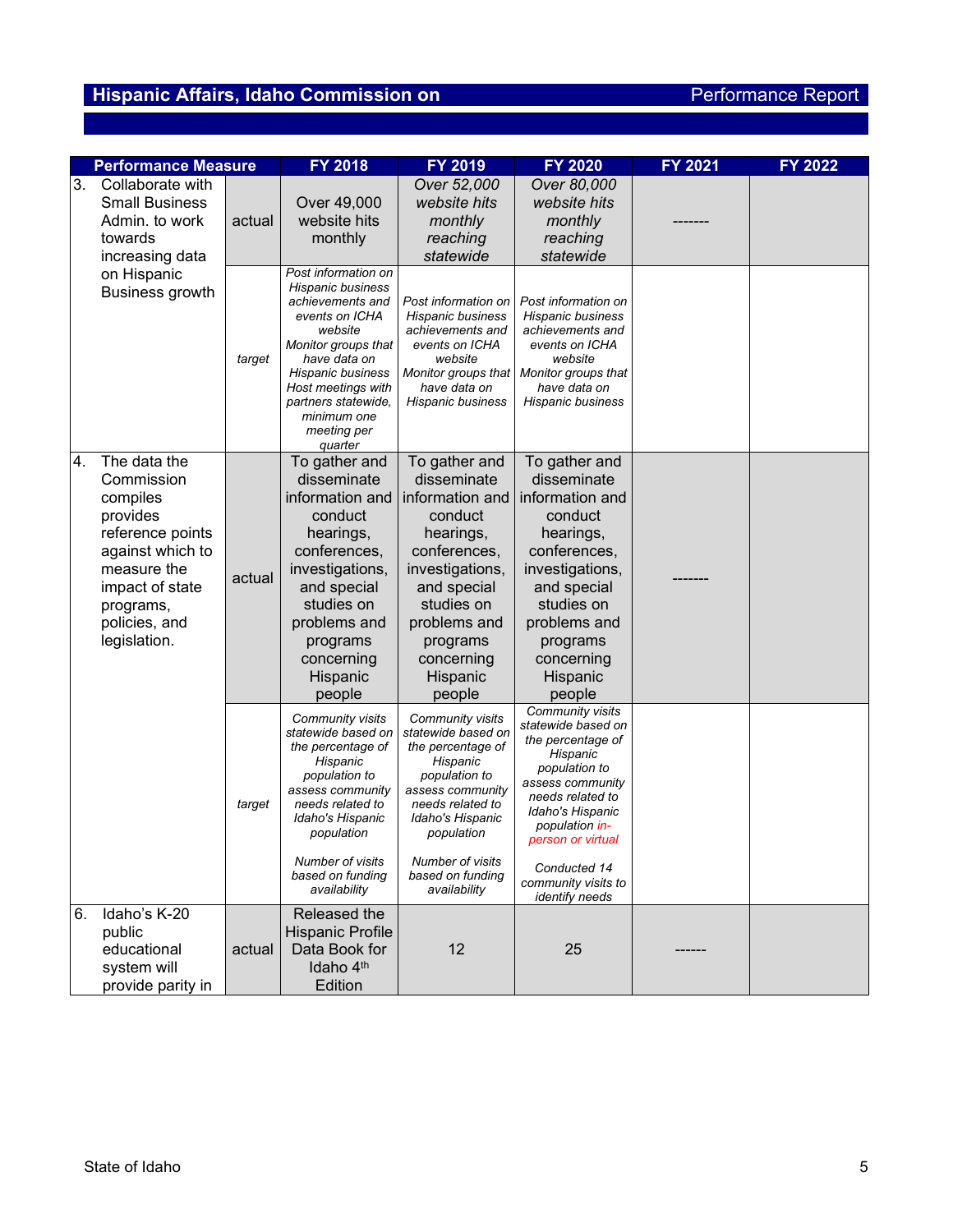| <b>Performance Measure</b> |                                                                                                                                         |        | FY 2018                                                                                                                                                                  | FY 2019                                                                                                                                                                                                               | FY 2020                                                                                                                                                                                        | FY 2021 | FY 2022 |
|----------------------------|-----------------------------------------------------------------------------------------------------------------------------------------|--------|--------------------------------------------------------------------------------------------------------------------------------------------------------------------------|-----------------------------------------------------------------------------------------------------------------------------------------------------------------------------------------------------------------------|------------------------------------------------------------------------------------------------------------------------------------------------------------------------------------------------|---------|---------|
|                            | academic<br>attainment<br>between<br>Hispanic and<br>Non-Hispanic<br>students.                                                          | target | N/A                                                                                                                                                                      | Meet annually with<br>Depart. of<br>Education<br>representatives<br>and State Board of<br>Education to<br>review academic<br>measures and<br>resources                                                                | Meet annually with<br>Depart. of<br>Education<br>representatives<br>and State Board<br>in-person or<br><b>virtual</b> of<br>Education to<br>review academic<br>measures and<br>resources       |         |         |
| 7.                         | Continue to<br>serve as a<br>clearinghouse in<br>hosting the data<br>and work on<br>publishing<br>reports                               | actual | Host a<br>minimum of<br>three meetings<br>with<br>Department of<br><b>Education to</b><br>review<br>academic<br>measures and<br>resources                                | Host a<br>minimum of<br>three meetings<br>with<br>Department of<br><b>Education to</b><br>review<br>academic<br>measures and<br>resources                                                                             | Host a<br>minimum of<br>twelve<br>meetings with<br>Department of<br>Education to in<br>person or<br>virtual to<br>review<br>academic<br>measures and<br>resources                              |         |         |
|                            |                                                                                                                                         | target | Meet annually with<br>Depart. of<br>Education<br>representatives<br>and State Board                                                                                      | Meet annually with<br>Depart. of<br>Education<br>representatives<br>and State Board                                                                                                                                   | Present annually<br>with Depart. of<br>Education<br>representatives<br>and State Board<br>in-person or<br>virtual                                                                              |         |         |
| 8.                         | Coordinate<br>efforts with Dept.<br>of Education to<br>evaluate<br>"Students Come<br>First" and<br>provide input into<br>implementation | actual | Coordinated<br>efforts with<br>Dept. of<br><b>Education to</b><br>evaluate the<br>progress and<br>barriers in<br>reaching the<br>Hispanic<br>students                    | Coordinated<br>efforts with<br>Dept. of<br><b>Education to</b><br>evaluate the<br>progress and<br>barriers in<br>reaching the<br>Hispanic<br>students                                                                 | Coordinated<br>efforts with<br>Dept. of<br><b>Education to</b><br>evaluate the<br>progress and<br>barriers in<br>reaching the<br>Hispanic<br>students                                          |         |         |
|                            |                                                                                                                                         | target | with Department of<br><b>Education that</b><br>include<br>representatives<br>and the<br>Superintendent of<br><b>Public Instruction</b><br>to review academic<br>measures | Bi-annual meetings   Bi-annual meetings  <br>with Department of<br><b>Education that</b><br>include<br>representatives<br>and the<br>Superintendent of<br><b>Public Instruction</b><br>to review academic<br>measures | Quarterly meetings<br>with Department of<br><b>Education that</b><br>include<br>representatives<br>and the<br>Superintendent of<br><b>Public Instruction</b><br>to review academic<br>measures |         |         |